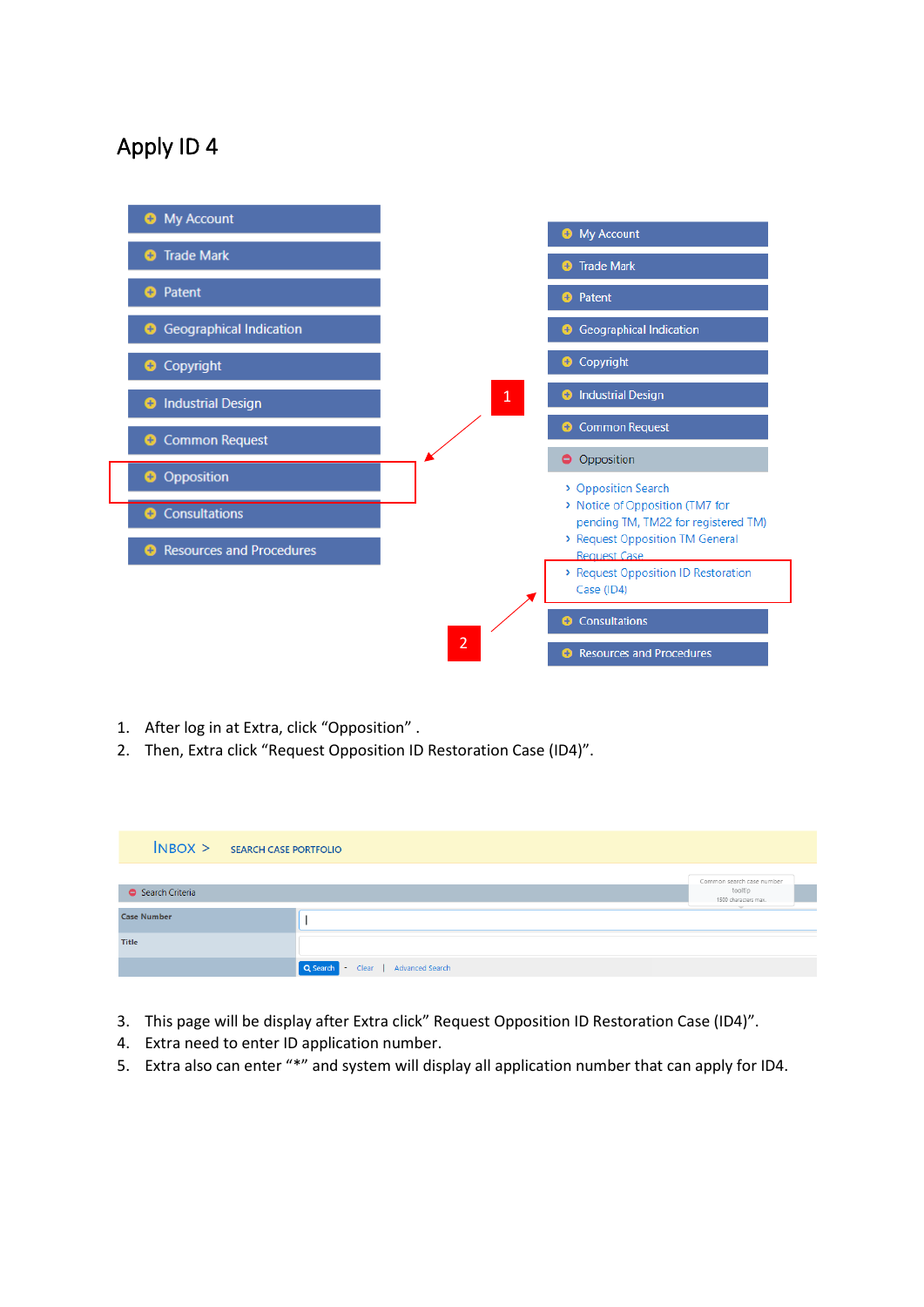| 8 Case(s) |                                 |                            |                                                     |                     |                           |                                              |                                |  |
|-----------|---------------------------------|----------------------------|-----------------------------------------------------|---------------------|---------------------------|----------------------------------------------|--------------------------------|--|
|           | <sup>-</sup> Application Number | <b>↓ Application Type</b>  | <b>↓ Application Title</b>                          | Picture             | $\hat{=}$ Submission Date | <b>↓ Application Status</b>                  | Owner                          |  |
| $\circ$   | 20-01056-0101/2                 | <b>In Best pration</b>     | Request on Industrial Design 20-01056-0101          |                     | 29 Dec 2020               | Intent to Restore                            | TestExtra                      |  |
| $\circ$   | 32-0101/1<br>$\triangleright$   | b<br>ration                | Request on Industrial Design 20-E1082-0101          |                     | 28 Dec 2020               | Intent to Restore                            |                                |  |
| ਼         | B 20-E1156-0101/1               | <b>GR</b> - ID Restoration | Request on Industrial Design 20-E1156-0101          |                     | 19 Jan 2021               | Intent to Restore                            |                                |  |
| $\circ$   | <b>€</b> 20-E1179-0101/4        | <b>GR - ID Restoration</b> | Request on Industrial Design 20-E1179-0101          |                     | 18 Jan 2021               | Intent to Restore                            |                                |  |
| $\circ$   | 20-E1197-0101/1                 | <b>GR - ID Restoration</b> | Request on Industrial Design 20-E1197-0101          |                     | 28 Dec 2020               | Intent to Restore                            |                                |  |
| $\circ$   | 21-00301-0101/1                 | <b>GR - ID Restoration</b> | Request on Industrial Design 21-00301-0101          |                     | 29 Jan 2021               | Intent to Restore                            | NURLIZAMOHDZAKIR ENTERPRISE    |  |
| $\circ$   | 21-E0168-0101/1                 | <b>GR - ID Restoration</b> | Request on Industrial Design 21-E0168-0101          |                     | 19 Jan 2021               | Intent to Restore                            |                                |  |
| $\circ$   | 21-E0212-0101/8                 | <b>GR</b> - ID Restoration | Request on Industrial Design 21-E0212-0101          |                     | 04 Mar 2021               | Intent to Reston<br>$\overline{\phantom{a}}$ | Nurul Syazwani binti Saifuddin |  |
|           | Select All - Select None        |                            | Items per page :<br>10 <sup>1</sup><br>$\checkmark$ | Show / Hide columns |                           | $\checkmark$                                 |                                |  |
|           |                                 |                            |                                                     |                     |                           |                                              | <b>x</b> Close                 |  |

- 6. Extra click bullets to choose the application number for ID 4 application.
- 7. Then, extra can click "Select" button.

| $N$ BOX $>$<br><b>REQUEST OPPOSITION ON DESIGN RESTORATION</b> |                                          |                                                                                                                                                                         |                                                                                                                                                                                                                                                                                                                                                                                                            |                                        |                                                                                                 |             |                  |               | Logout          |  |  |
|----------------------------------------------------------------|------------------------------------------|-------------------------------------------------------------------------------------------------------------------------------------------------------------------------|------------------------------------------------------------------------------------------------------------------------------------------------------------------------------------------------------------------------------------------------------------------------------------------------------------------------------------------------------------------------------------------------------------|----------------------------------------|-------------------------------------------------------------------------------------------------|-------------|------------------|---------------|-----------------|--|--|
| <b>Client Reference</b>                                        | You can keyin a reference if neccessary. |                                                                                                                                                                         |                                                                                                                                                                                                                                                                                                                                                                                                            |                                        |                                                                                                 |             |                  |               |                 |  |  |
| <b>Identity</b>                                                | Identity                                 |                                                                                                                                                                         | Identify who the applicant is for this application. If you or your organisation are the applicant then select that you are applying in your own right, if not then you are acting as an agent.<br>Select whether you're acting for your own right, as an agent or as a legal representative, where appropriate addresses will be populated accordingly.<br>I am acting : O In my own right @ As an Agent . |                                        |                                                                                                 |             |                  |               |                 |  |  |
|                                                                | <b>Main Agent</b>                        | $\Leftrightarrow$ 1d<br>960409025982                                                                                                                                    | $\Leftrightarrow$ Name<br>Nurul Syazwani binti Saifuddin                                                                                                                                                                                                                                                                                                                                                   | <b>↓ Agent Number</b><br>MYA/2021/0006 | Address(es)<br>blok d-4-13, ppr pantai ria,, jalan pantai dalam Bangsar 59200 Kuala Lumpur (MY) |             |                  | <b>R</b> Edit | <b>俞 Remove</b> |  |  |
|                                                                |                                          | Show / Hide columns                                                                                                                                                     | $\check{~}$                                                                                                                                                                                                                                                                                                                                                                                                |                                        |                                                                                                 |             |                  |               |                 |  |  |
|                                                                |                                          | Q Search                                                                                                                                                                |                                                                                                                                                                                                                                                                                                                                                                                                            |                                        |                                                                                                 |             |                  |               |                 |  |  |
|                                                                | Opponent<br>Q Search<br>$\bullet$        |                                                                                                                                                                         |                                                                                                                                                                                                                                                                                                                                                                                                            |                                        |                                                                                                 |             |                  |               |                 |  |  |
|                                                                | Correspondent                            | All correspondence (Discussions and Tasks) relating to this application will be sent to the Contact Details specified.                                                  |                                                                                                                                                                                                                                                                                                                                                                                                            |                                        |                                                                                                 |             |                  |               |                 |  |  |
|                                                                |                                          | Id                                                                                                                                                                      | Name                                                                                                                                                                                                                                                                                                                                                                                                       | <b>Address</b>                         |                                                                                                 | <b>Town</b> | <b>Post Code</b> | <b>State</b>  | <b>Country</b>  |  |  |
|                                                                |                                          | 960409025982                                                                                                                                                            | Nurul Syazwani binti Saifuddin                                                                                                                                                                                                                                                                                                                                                                             |                                        | blok d-4-13, ppr pantai ria,, jalan pantai dalam                                                | Bangsar     | 59200            | Kuala Lumpur  | MY              |  |  |
|                                                                |                                          | Q Search                                                                                                                                                                |                                                                                                                                                                                                                                                                                                                                                                                                            |                                        |                                                                                                 |             |                  |               |                 |  |  |
|                                                                | <b>Address for Service</b>               | Select an address for service for the current application<br>· Default Address: blok d-4-13, ppr pantai ria,, jalan pantai dalam, Bangsar, Kuala Lumpur 59200, Malaysia |                                                                                                                                                                                                                                                                                                                                                                                                            |                                        |                                                                                                 |             |                  |               |                 |  |  |
|                                                                | <b>Notification Method</b>               | ● Email ○ Post                                                                                                                                                          | Choose if you want to receive notifications by post or by email                                                                                                                                                                                                                                                                                                                                            |                                        |                                                                                                 |             |                  |               |                 |  |  |
|                                                                | <b>Agent Authority</b>                   | <b>POA Document</b><br>O Add                                                                                                                                            |                                                                                                                                                                                                                                                                                                                                                                                                            |                                        |                                                                                                 |             |                  |               |                 |  |  |

- 8. Extra shall only require to key in minimum data (application number or applicants name) and provide statement of grounds. The details of the input shall be auto populated by the system. The following data must be provided:
	- A. The Application number or the Registration number of the Design (mandatory-key-in).
	- B. Registered Owner(s)'s name(s) and address(es) (mandatory-auto-populated).
	- C. Opponent(s) (person making this notice) 's name(s) and address(es) (mandatory-key-in)
	- D. If applied by an Agent:
		- a. Agent's name and address (mandatory).
		- b. Agent Authority (mandatory) click Add button to add file.
	- E. Correspondent's name and address (mandatory-auto-populated).